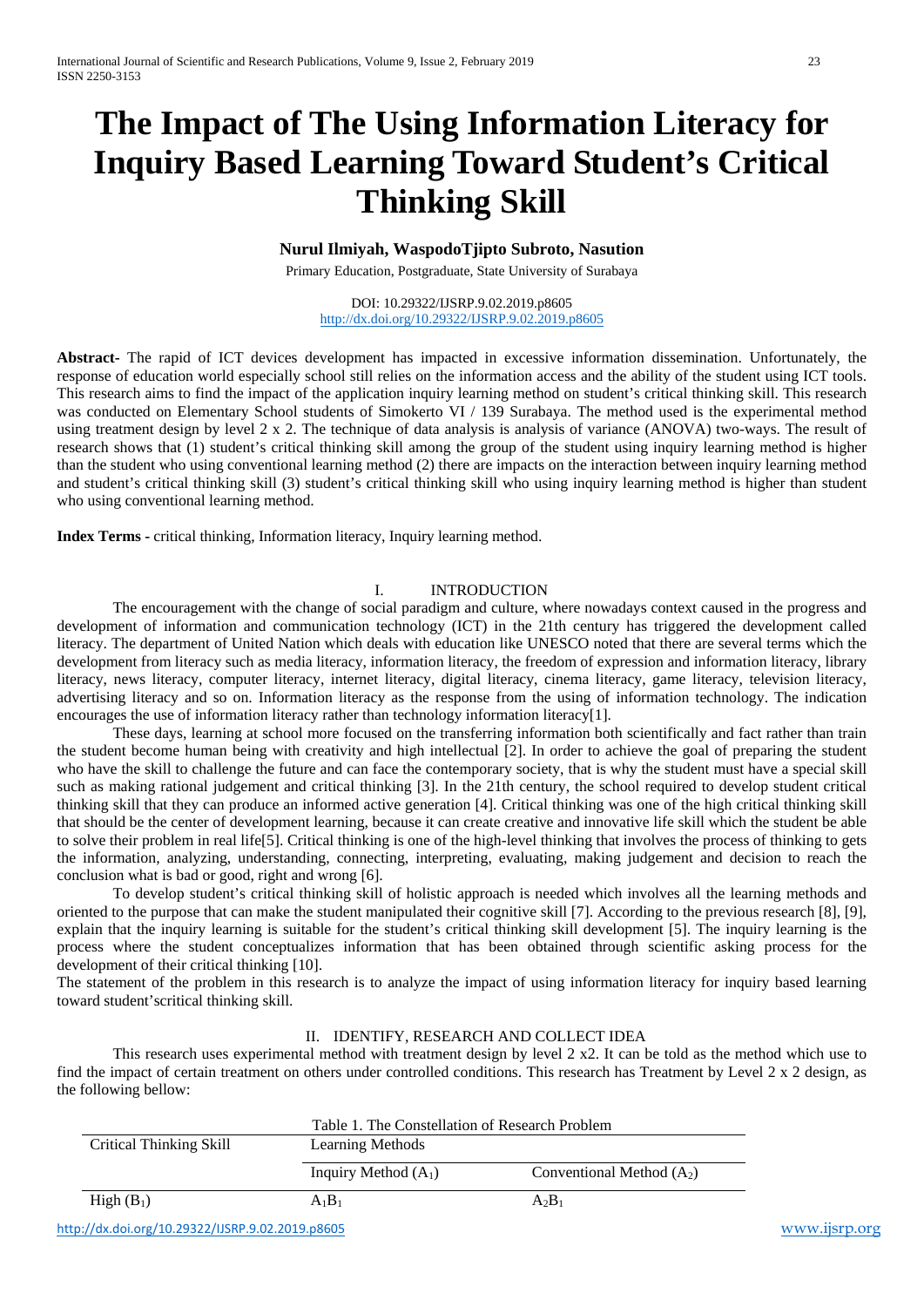International Journal of Scientific and Research Publications, Volume 9, Issue 2, February 2019 24 ISSN 2250-3153

 $\text{low (B}_2)$   $\text{A}_1\text{B}_2$   $\text{A}_2\text{B}_2$ 

 The selection of the sample using the process as below: (1) Randomly choosing from Simokerto elementary school VI of Surabaya, (2) then determine the experimental and the control class, the student of IVA grades was selected as experimental class and the student of IVB as control class which contain of 48 students.

The instrument value of student's critical thinking skill in the form of objective problem which consist of 30 questions and It is use writing essay test consist of 10 questions. For testing the normality, the researcher uses Lilliefors test and homogeneity test with Barlett test. The techniques of the data were using two-way ANOVA and sample testing effect using Turkey test.

#### III. RESULTS AND DISCUSSION

Descriptive statistic of research result was analyzed using descriptive and inferential statistic. The recapitulation of the descriptive analysis result as follows: Table 2. The Descriptive Data of critical thinking skill.

| Table 2. The Descriptive Data of critical thinking skill. |       |     |         |           |          |       |        |  |
|-----------------------------------------------------------|-------|-----|---------|-----------|----------|-------|--------|--|
| Group                                                     | Makes | Min | Average | $S-$      | Variants | Modus | Median |  |
|                                                           |       |     |         | deviation |          |       |        |  |
| A1                                                        | 30    | 21  | 25,46   | 2,50      | 6,3      | 26    | 25,25  |  |
| A <sub>2</sub>                                            | 27    | 20  | 23,58   | 1,7       | 3,1      | 23    | 23,5   |  |
| B1                                                        | 30    | 21  | 25,29   | 2,61      | 6,8      | 24    | 25     |  |
| B <sub>2</sub>                                            | 27    | 20  | 23,75   | 1,78      | 3,2      | 24    | 24     |  |
| A1B1                                                      | 30    | 24  | 27,25   | 1,82      | 3,3      | 26    | 27     |  |
| A2B1                                                      | 27    | 21  | 23,33   | 1,61      | 2.6      | 23    | 23     |  |
| A1B2                                                      | 26    | 21  | 23,67   | 1,67      | 2,8      | 22    | 24     |  |
| A2B2                                                      | 27    | 20  | 23,83   | 1.95      | 3.8      | 25    | 24     |  |

The hypothesis testing in this research using two-ways of ANOVA, but the first thing to do is data analysis requirement, it is normality test and homogeneity data test.  $(A<sub>1</sub>)$  the student who teach using information literacy for inquiry based learning,  $(A<sub>2</sub>)$  the student who teach using conventional method,  $(A<sub>1</sub>B<sub>1</sub>)$  the student who using information literacy for inquiry based learning and high critical thinking skill,  $(A_2B_1)$  the student who using conventional learning method and high critical thinking skill;  $(A_1B_2)$  the student who using information literacy for inquiry based learning and low critical thinking skill,  $(A_2B_2)$  the student who using conventional learning method and low critical thinking skill.

In this research, the variants of homogeneity test were carried out on groups namely a) A1 and A2 homogeneity with F test. After the calculation, it obtained  $F_{count}$  is 3,46 while  $F_{table}$  is 3,84. It can be concluded  $H_0$  is accepted because  $F_{count}$  <  $F_{table}$ means both data groups are homogeneous. b) the homogeneity test  $B_1$  and  $B_2$  using F test. After the calculation was done  $H_0$  is accepted because  $F_{count}$  <  $F_{table}$  means both data groups are homogeneous. c) the homogeneity test of student critical thinking skill on four groups of interaction and attribute such as  $A_1B_1$ ,  $A_1B_2$ ,  $A_2B_1$ ,  $A_2B_2$  performed using *Barlett* test with significance level of 0,05. The result of analysis *Barlett* test as below:  $T$  and  $T$   $\sim$   $T$   $\sim$   $T$   $\sim$   $T$ 

|                |    | Table 5. The Analysis of Barlett lest |    |                          |                    |                 |                          |  |
|----------------|----|---------------------------------------|----|--------------------------|--------------------|-----------------|--------------------------|--|
| Variant Source |    |                                       |    |                          | $F_{table}$        |                 |                          |  |
|                |    | JK                                    | Db | <b>RJK</b>               | $F_{\text{count}}$ | $\alpha = 0.05$ | $\alpha = 0.01$          |  |
| Inter A        |    | 42,188                                |    | 42,19                    | 13,52*             | 4,04            | 7.19                     |  |
| Inter B        |    | 28,521                                |    | 28,52                    | $9.14*$            | 4,04            | 7.19                     |  |
| Interaction    | of | 50.021                                |    | 50,02                    | $16,04*$           | 4,04            | 7,19                     |  |
| $A \times B$   |    |                                       |    |                          |                    |                 |                          |  |
| In $(D)$       |    | 137,250                               | 44 | 13,12                    |                    |                 | -                        |  |
| Total $(T)$    |    | 257,979                               | 47 | $\overline{\phantom{0}}$ | -                  |                 | $\overline{\phantom{0}}$ |  |

Based on the calculating result of *Barlett* test obtained that  $x^2_{hit} = 0.47$ . From the distribution list table of *Chi-Quadrat*, 2tab  $_{(\alpha=0.05)(3)} = 7,82$ . It can be concluded that  $X^2_{\text{hit}} \leq X^2_{\text{tab}}$ ,  $H_0$  was accepted, this critical thinking skill from four groups was homogeny population. The hypothesis testing use ANOVA 2x2 which results below:

|       |    | Table 4. ANOVA Hypothesis Result Testing |          |                        |                            |                        |  |
|-------|----|------------------------------------------|----------|------------------------|----------------------------|------------------------|--|
| Group | Dk | 1/dk                                     | $\sin^2$ | $log\$ si <sup>2</sup> | $(dk)$ log si <sup>2</sup> | $(dk)$ si <sup>2</sup> |  |
| A1B1  | 11 | 0,1                                      | 3,30     | 0.52                   | 5,70                       | 36,25                  |  |
| A1B2  | 11 | 0,1                                      | 2.79     | 0.45                   | 4,90                       | 30,67                  |  |
| A2B1  | 11 | 0,1                                      | 2,61     | 0,42                   | 4,58                       | 28,67                  |  |
| A2B2  | 11 | 0.1                                      | 3.79     | 0.58                   | 6,36                       | 41,67                  |  |
| Total | 44 | 0,4                                      | 10,49    | 1.97                   | 21,54                      | 137,16                 |  |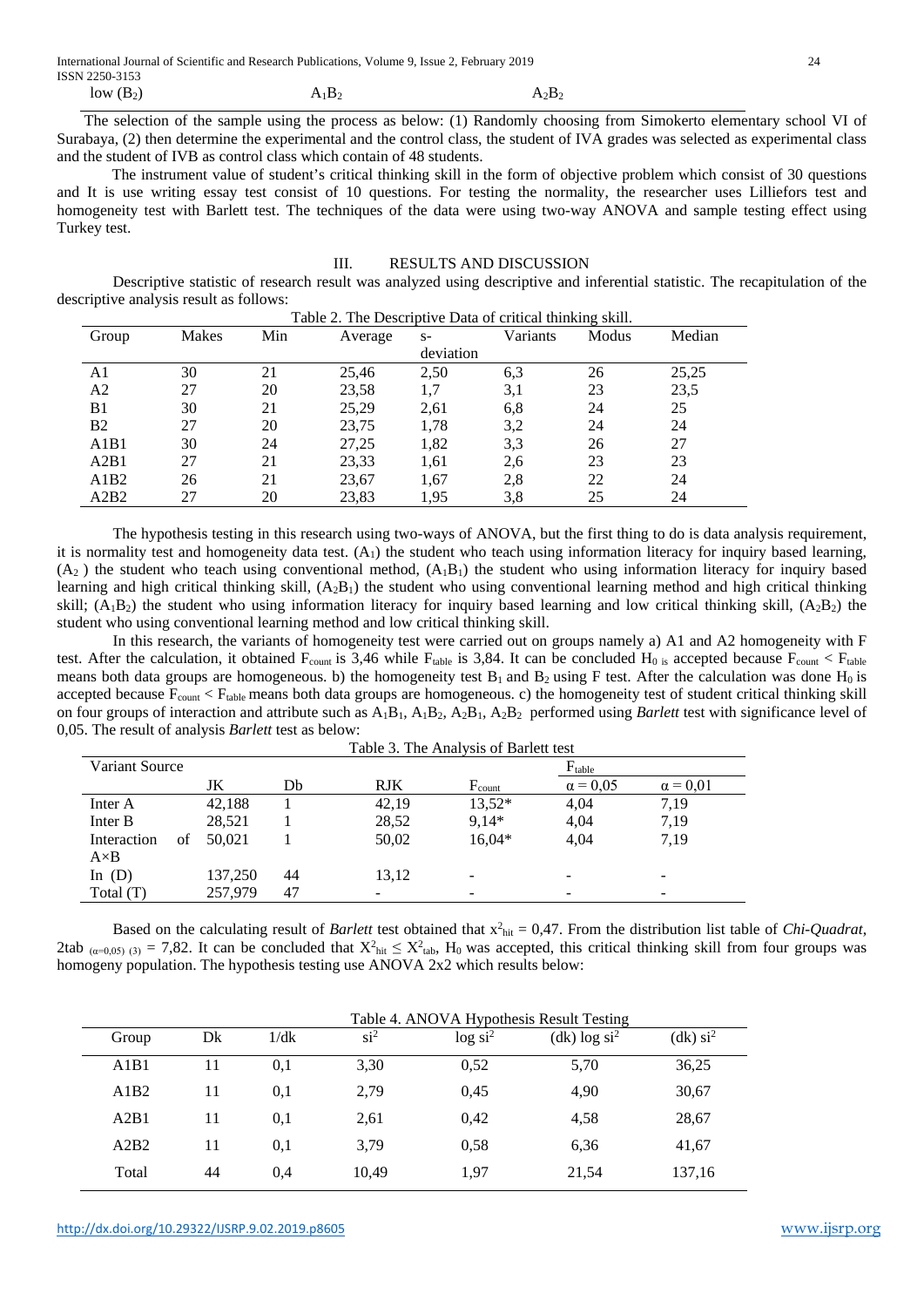International Journal of Scientific and Research Publications, Volume 9, Issue 2, February 2019 25 ISSN 2250-3153

The testing criteria that used is rejected  $H_0$  if  $F_{\text{count}} > F_{\text{table}}$ . Based on analysis of variance (ANOVA) result above, explains as below:

The first result of hypothesis test showed that  $F_{\text{count}} = 13{,}52 > F_{\text{table}} = 4{,}04$  at the significance level of  $\alpha = 0{,}05$  thus H<sub>0</sub> is rejected. Then student's critical thinking skill between student who given inquiry learning method based on literacy is higher than who given conventional method.

Student's critical thinking skill with inquiry learning method based on literacy information  $\bar{x}=25.46$ ) better than who are given conventional method  $\bar{x}$ =23,58). It concluded that the overall research hypothesis of the student who given with inquiry method based on literacy information higher than student with conventional method. According to the calculating result of table ANOVA at AXB showed that H<sub>0</sub> is rejected based on the value of  $F_{\text{count}} = 16,04 > F_{\text{table}}(0,05:48) = 4,04$  concluded that there is significance interaction between information literacy for inquiry based learning to student's critical thinking skill.

Based on the data research, the average score of critical thinking skill between student who had given inquiry method is 27,25 and 23,66 for the student with low critical thinking skill using inquiry method. The score for student with high critical thinking skill using conventional method is 23,33 and the student with low skill using conventional method is 24,52.

The result calculating data summary through ANOVA  $2 \times 2$  it can be seen at picture 1



. Picture 1. The Graphic Interaction of Inquiry Learning Toward Student Critical Thinking.

According to the analysis result there are interactions, it is necessary for do the further test using Turkey test. Based on the result analysis shows that the calculation of Turkey test was  $A_1B_1 > A_2B_1 = Q_{\text{count}} = 7.68$  bigger than  $Q_{\text{table}} \alpha = 0.05;4;12 = 4,2$ or Q<sub>count</sub> > Q<sub>table</sub>, at the significance level  $\alpha = 0.05$ , concluded that H<sub>0</sub> were rejected and alternative hypothesis of H<sub>1</sub> accepted. It is known that the average value of A<sub>1</sub>B<sub>1</sub> group is 27,25 and A<sub>2</sub>B<sub>1</sub> as big as 23,67. Because the average value of A<sub>1</sub>B<sub>1</sub> = 27,25 > A<sub>2</sub>B<sub>1</sub>  $= 23,67$ , it is concluded that student's critical thinking skill who given of inquiry method bases on information literacy and the student who have high critical thinking skill higher than the group of the student who given conventional learning method and those who high critical thinking.

The calculating of variants analysis advanced using Turkey test is for comparing the group which have low critical thinking skill that are given inquiry method bases n information literacy and conventional method.

Based on calculating result of  $A_1B_2 < A_2B_2 = Q_{\text{count}} = -0.33$  smaller than  $Q_{\text{table}} \alpha = 0.05; 4; 12 = 4, 2$  or  $Q_{\text{count}} < Q_{\text{table}}$ , at the significance level  $\alpha = 0.05$ , thus H<sub>0 is</sub> rejected and alternative hypothesis of H<sub>1</sub> is accepted. It is known that the average value of  $A_1B_2$  group is 23,33 and  $A_2B_2$  of 23,83. Because the average value of  $A_1B_2 = 23,33 < A_2B_2 = 23,83$ . It can be concluded that student critical thinking skill which given with inquiry method based on information literacy and who have low critical thinking skill lower than the student who given conventional learning method and have low critical thinking skill.

The first hypothesis testing shows that there are differences between student who given using information literacy for inquiry based learning with the student who given conventional learning method. The second hypothesis there is the interaction impact between inquiry learning method bases on information literacy and student critical thinking skill. The third hypothesis testing showed that student critical thinking skill who are given with inquiry learning method bases on information literacy and high critical thinking skill higher than student who given conventional method and have high critical thinking skill. The last hypothesis result explains that critical thinking skill on student who are given information literacy for inquiry based learning and have low critical thinking skill lower than student who given posing problem learning method and have low critical thinking skill.

## IV. CONCLUSION AND SUGGESTION

Based on data analysis, the result of testing requirements analysis, the result of hypothesis testing, and the discussion of the research, it can be seen that (1) student's critical thinking skill among the group of the student who given with information literacy of inquiry learning method is higher than the student who using conventional learning method (2) there are impacts on the interaction between inquiry learning method and student's critical thinking skill (3) student's critical thinking skill who given with information literacy of inquiry learning method is higher than student who using conventional learning method.

Based on these conclusions it can be suggested that there needs to be a further research method for efforts to improve students' critical thinking skills as a way to maximize the potential of young genarations in equipping themselves from social radicalism to life.

#### ACKNOWLEDGMENT

We are especially grateful to the Surabaya city government, Surabaya State University postgraduate lecturer, Simokerto VI/ 139 Surabaya elementary school students, and all those who directly and indirectly helped us in this research

#### **REFERENCES**